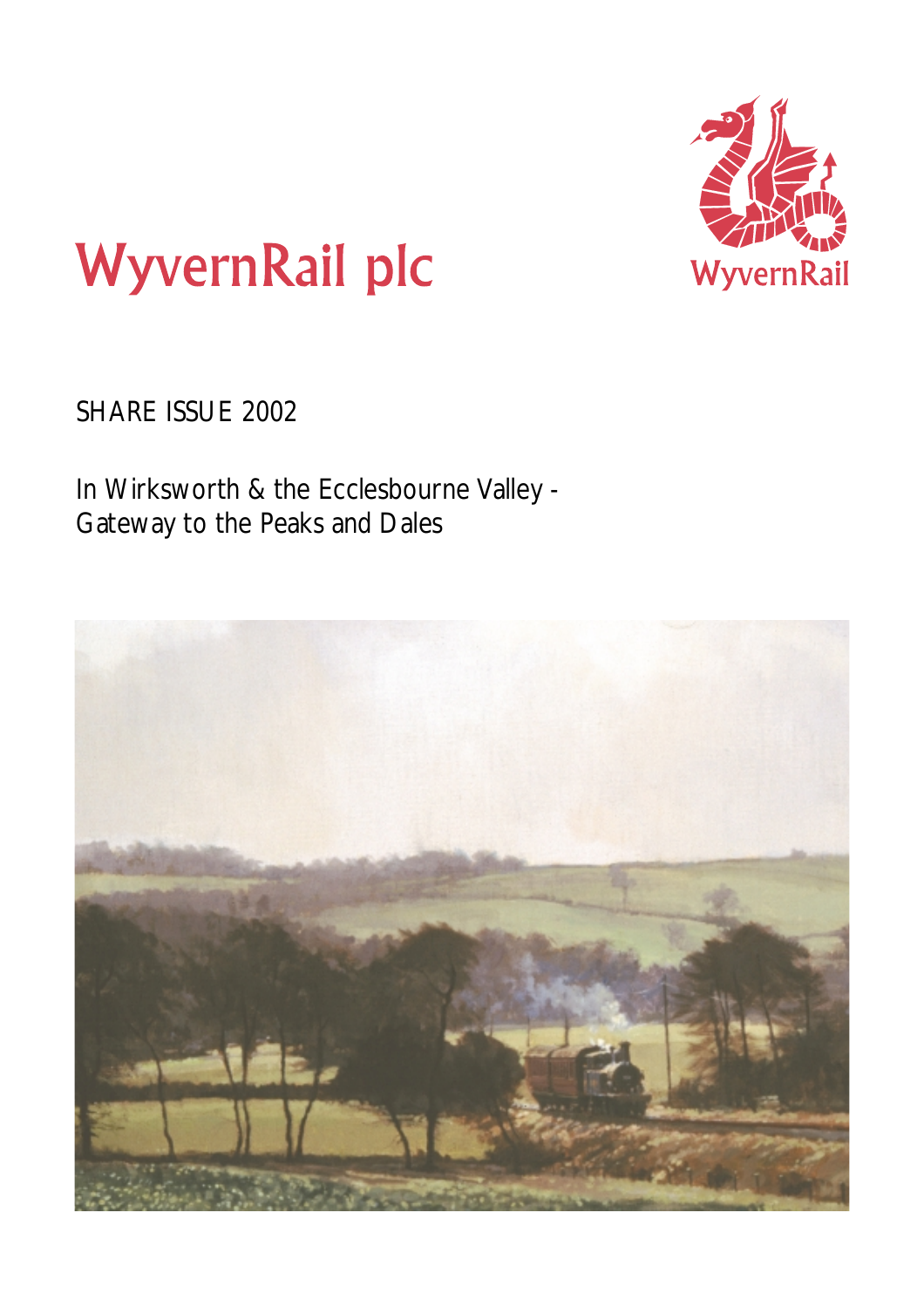## **Contents**

|                    |                                                               | Page |
|--------------------|---------------------------------------------------------------|------|
| <b>Definitions</b> |                                                               | 2    |
|                    | Advisors and Registered Office                                | 2    |
|                    | Foreword from the WyvernRail Chairman                         | 4    |
|                    | Key Information                                               | 5    |
|                    | <b>Principal Activities</b>                                   | 5    |
|                    | <b>Risk Factors</b>                                           | 5    |
|                    | The WyvernRail Project                                        | 5    |
| 1                  | Background                                                    | 5    |
| 2                  | Why revive the Wirksworth & Ecclesbourne Valley Railway?      | 5    |
| 3                  | Progress to Date                                              | 5    |
| 4                  | Purpose of this Share Issue                                   | 6    |
| 5                  | Land & Premises                                               | 6    |
| 6                  | The Light Railway Order and Lease-Purchase from Railtrack PLC | 6    |
| 7                  | Operating the Railway                                         |      |
| 8                  | <b>Rolling Stock</b>                                          |      |
| 9                  | <b>Future Prospects and Financial Projections</b>             |      |
| 10                 | <b>Dividends</b>                                              |      |
| 11                 | Ecclesbourne Valley Railway Association                       |      |
| 12                 | <b>Future Business Development</b>                            |      |
|                    | Directors of the Company                                      |      |
|                    | <b>Accountants' Report</b>                                    | 8    |
|                    | Statutory & General Information                               | 9    |
|                    | Shareholders' Benefits                                        | 11   |
|                    | Enterprise Investment Scheme                                  | 11   |
|                    | Application and Payment Procedure                             | 11   |
|                    | <b>Application Form</b>                                       | 12   |

## **Definitions**

The following definitions apply throughout this document, unless the context otherwise requires:

| "the Act"                   | means the Companies Act 1985;                                                                                                    |
|-----------------------------|----------------------------------------------------------------------------------------------------------------------------------|
| "the Association"           | means the Ecclesbourne Valley Railway Association;                                                                               |
| "the Company"/"WyvernRail"  | means WyvernRail plc;                                                                                                            |
| "the Directors"/"the Board" | means the Board of Directors of the Company;                                                                                     |
| "the Issue"                 | means the issue of shares pursuant to the Offer;                                                                                 |
| "LRO"                       | means the Duffield and Wirksworth Railway Light Railway Order No. 1996, Statutory<br>Instrument No. 2660:                        |
| "the Offer"                 | means the offer of subscription for new ordinary shares as set out in this prospectus;                                           |
| "the Railway"               | means the Duffield to Wirksworth Railway as described in this prospectus;                                                        |
| "the Regulations"           | means the Public Offer of Securities Regulations 1995 as amended;                                                                |
| "the Shares"                | means 750,000 ordinary shares of £1.00 each in the Company offered for sale to the<br>public under the terms of this prospectus; |
| "EIS"                       | means the Enterprise Investment Scheme as defined in the Finance Act 1994.                                                       |
| "Railtrack"                 | means Railtrack PLC, in Railway Administration                                                                                   |
|                             | <b>Advisors and Registered Office</b>                                                                                            |

Auditors Ainleys, 324 Manchester Road, West Timperley, Altrincham, Cheshire, WA14 5NB<br>Solicitors Lockett Loveday McMahon, Arkwright House, Parsonage Gardens, Manchester, M3 Solicitors Lockett Loveday McMahon, Arkwright House, Parsonage Gardens, Manchester, M3 2LF<br>Registered Office 324 Manchester Road, West Timperley, Altrincham, Cheshire, WA14 5NB 324 Manchester Road, West Timperley, Altrincham, Cheshire, WA14 5NB

Cover photograph "In the Ecclesbourne Valley" Estate of Peter Owen Jones, stables@clara.net Centre photograph "Midland Compound at Wirksworth" Railfotos (Patrick Whitehouse)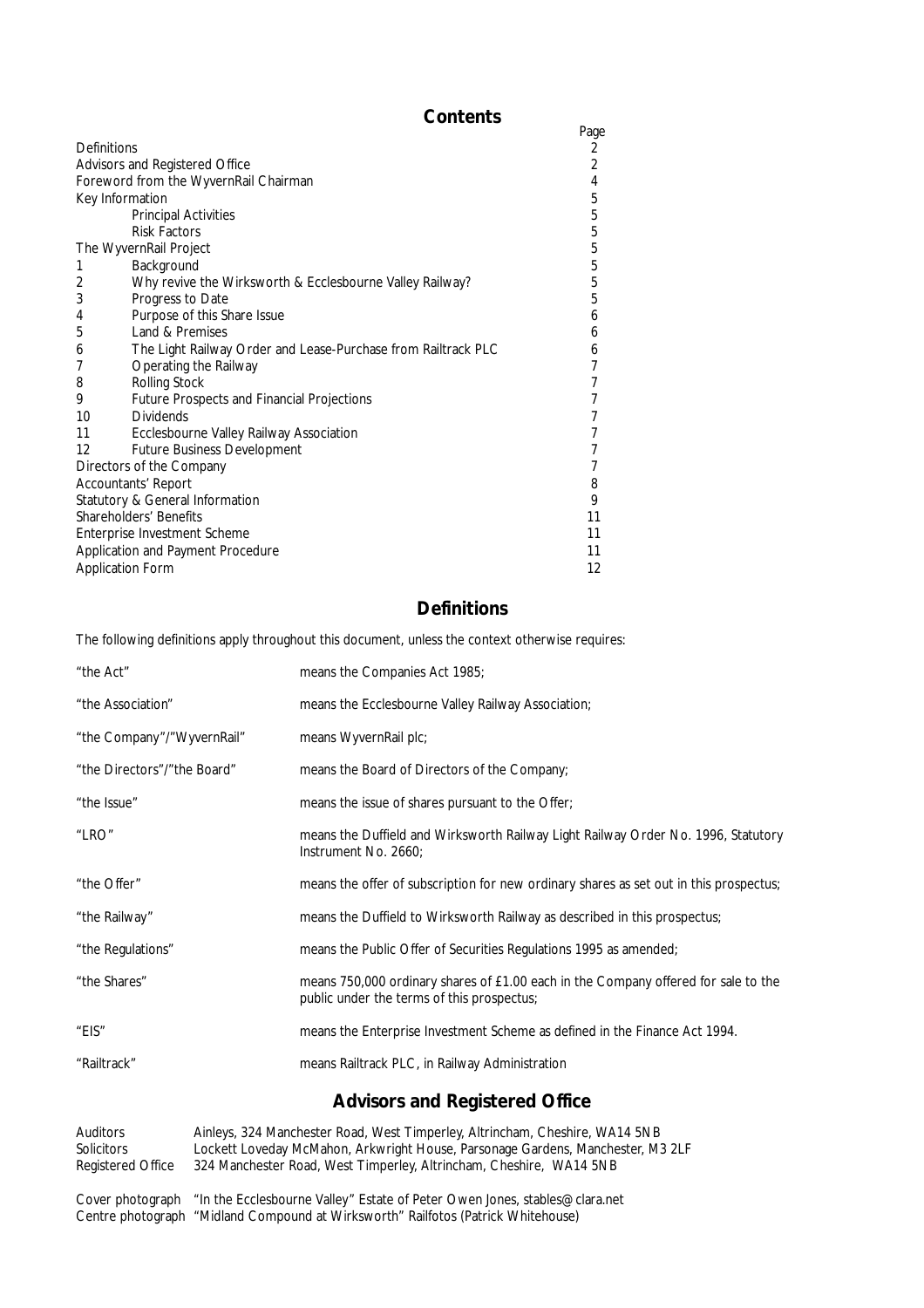## **WyvernRail plc**

## **THIS DOCUMENT IS IMPORTANT AND REQUIRES YOUR IMMEDIATE ATTENTION. IF YOU ARE IN ANY DOUBT ABOUT THE CONTENTS OF THIS DOCUMENT YOU SHOULD CONSULT A PERSON AUTHORISED UNDER THE FINANCIAL SERVICES AND MARKETS ACT 2000 THAT SPECIALISES IN ADVISING ON THE ACQUISITION OF SHARES AND OTHER SECURITIES.**

Investment in an unquoted company at an early stage of development is speculative and involves a higher degree of risk than investment in a quoted company. It is unlikely that shareholders will see any financial return on their investment for many years. Also equity shares can go down as well as up in value. Your attention is drawn to the section headed "RISK FACTORS" under Key Information on page 5 of this document.

This prospectus has been drawn up in accordance with the Public Offers of Securities Regulations 1995 (as amended) and contains information relating to WyvernRail plc. The Directors of the Company have taken all reasonable care to ensure that the facts stated in this prospectus are true and accurate in all material respects and that there are no other material facts, the omission of which would make misleading a statement, whether of fact or opinion. All the Directors accept responsibility accordingly.

No application is being made or has been made to any stock exchange for admission to listing of, or grant of provisions to deal in the shares of WyvernRail plc.

A copy of this prospectus and of the documents listed in the statutory and general information section under the heading of Documents Available for Inspection have been delivered to the Registrar of Companies of England and Wales for registration.

## **WyvernRail plc**

(Incorporated and Registered in England and Wales under the Companies Act 1985, number 02754846) Offer for subscription of up to 750,000 Ordinary Shares of £1.00 each at £1.00 per share payable in full on application

Share capital of the Company immediately following Offer (assuming full subscription of the Offer Shares)

| Class of share | Authorised<br><b>Number</b> | Amount     | <b>Issued &amp; Fully</b><br>Paid Number | Amount   |
|----------------|-----------------------------|------------|------------------------------------------|----------|
| Founder        | 250,000                     | £250,000   | 32,000                                   | £32,000  |
| Ordinary       | 2,250,000                   | £2,250,000 | 783,772                                  | £783,772 |

If fully subscribed, the Offer would result in the Company receiving proceeds of £750,000 before offer expenses. The new Ordinary Shares now being offered will rank pari passu in all respects with the existing issued ordinary share capital of the Company and will rank in full for all dividends and other distributions declared, paid or made on the Ordinary Shares after the date of this document.

The subscription list for the Ordinary Shares under the Offer will open at 10.00 a.m. on 19 April 2002 and may be closed at any time thereafter but in any event no later than 28 May 2002 unless the minimum subscription is achieved (as defined in this document) and the Offer is extended by the Directors. The terms and conditions of the application and the procedure for application in connection with the Offer are set out on page 11 of this document. The Offer is not underwritten.

Further copies of this Prospectus and application form can be obtained from:

WyvernRail plc WIRKSWORTH STATION COLDWELL STREET WIRKSWORTH **DERBYSHIRE** DE4 4FB

Or by download from: www.WyvernRail.co.uk Or e-mail to: Prospectus@WyvernRail.co.uk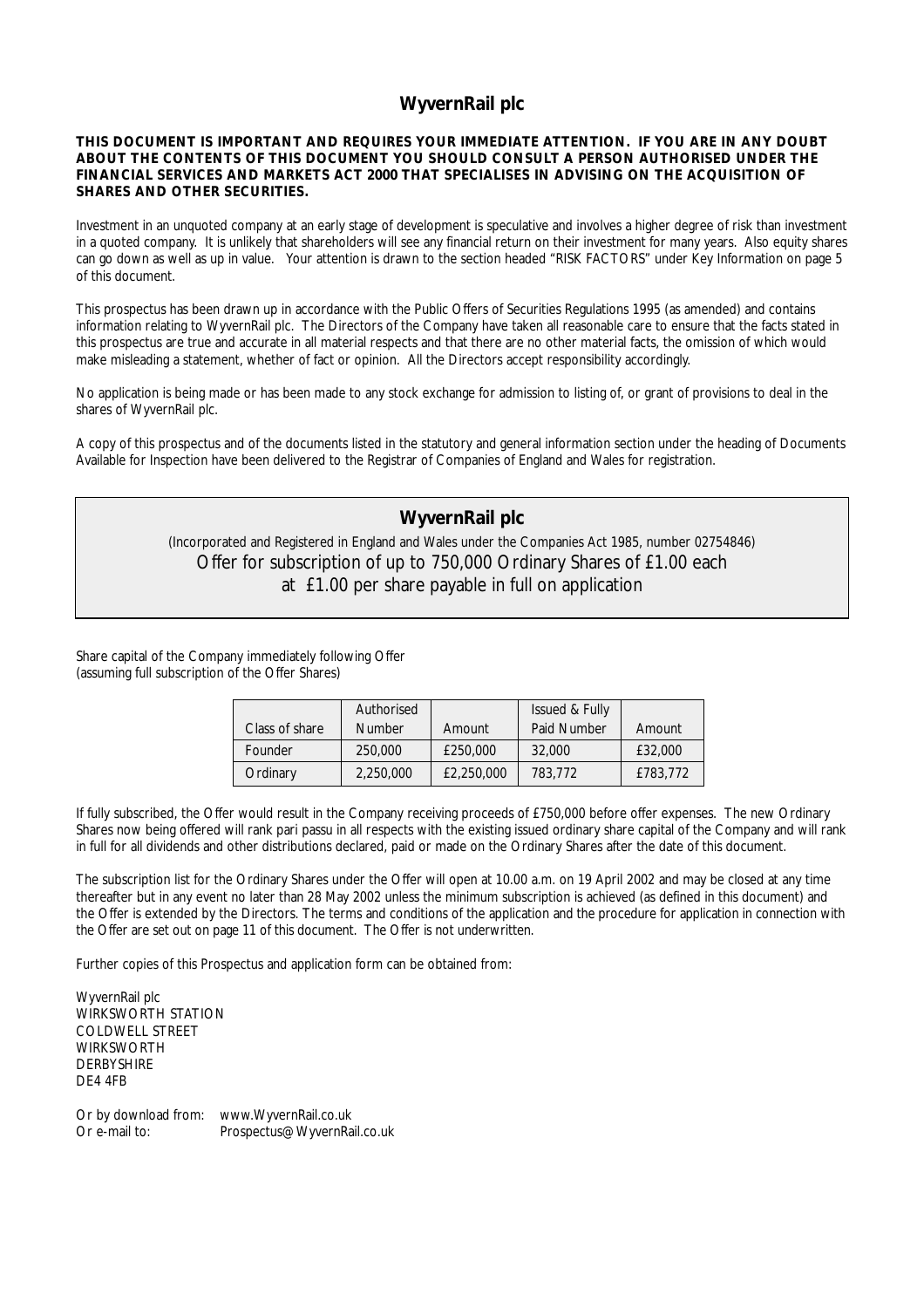## **Foreword from the WyvernRail Chairman**



Some 13 years ago regular freight traffic ceased on the picturesque branch line from Duffield to the ancient Derbyshire town of Wirksworth. Scheduled passenger services had ended during 1947, before the creation of British Railways. For many years the local community had expressed their frustration that the reinstatement of passenger services to this most attractive area of Derbyshire was being overlooked whilst services elsewhere were being developed.

Arising from this demand WyvernRail Limited (now WyvernRail plc) was formed 9 years ago, by a team of volunteers, many of whom had previous experience of railway development projects, to bring this neglected asset back into use.

The Company has been successful in obtaining a Light Railway Order, which gives it the legal powers to lease the Railway from Railtrack, subject to reaching final agreement with Railtrack, and has reached agreement with the Health & Safety Executive Railway Inspectorate on the format of a Safety Case for the running of the line. These achievements are unusual for a new railway company at this stage of its development; generally these necessities are negotiated following the handover of a railway line. This gives WyvernRail a significant head start in the reinstatement of services and represents a significant capital asset for the Company.

The Company has now reached a non-legally binding agreement in principle with Railtrack on a 15 year lease and purchase of the Railway from Duffield Station over the whole 8.5 miles of line to the Tarmac quarries at Middlepeak in Wirksworth but excluding part of the station yard at Wirksworth, which is designated as a Strategic Freight Site. Railtrack has offered WyvernRail a separate tenancy for this property. Assuming the Company completes a legally binding agreement with Railtrack on the proposed terms, the Company will have the option to acquire the freehold of the Railway once it has discharged all outstanding lease payments and amended its LRO. On the ground the Railway has been cleared of 13 years' vegetation overgrowth along the whole route from Duffield Station by the Company and its volunteer support group, the Ecclesbourne Valley Railway Association.

In the Company's opinion it has every prospect for launching a successful heritage tourist railway that will also provide a community service and is able to benefit from any future freight business. Already there are proposals to limit car access to the Peak National Park and the lower section of the line lies adjacent to the new Derwent Valley World Heritage Site. The project provides a unique opportunity to provide a traffic-free access from the East Midland cities of Derby and Nottingham directly to the countryside and tourist attractions of the Derbyshire Dales and the southern Peak National Park.

I hope that when you have read this document you will agree that the project is worthy of your support. There are approximately 1 million people living within 25 miles of the line, a typical distance for a day trip: this gives an excellent prospect of success. Therefore I hope you will join with me in investing in this new "Gateway to the Peaks and Dales".

Yours sincerely,

W. A. Camwell

John Snell





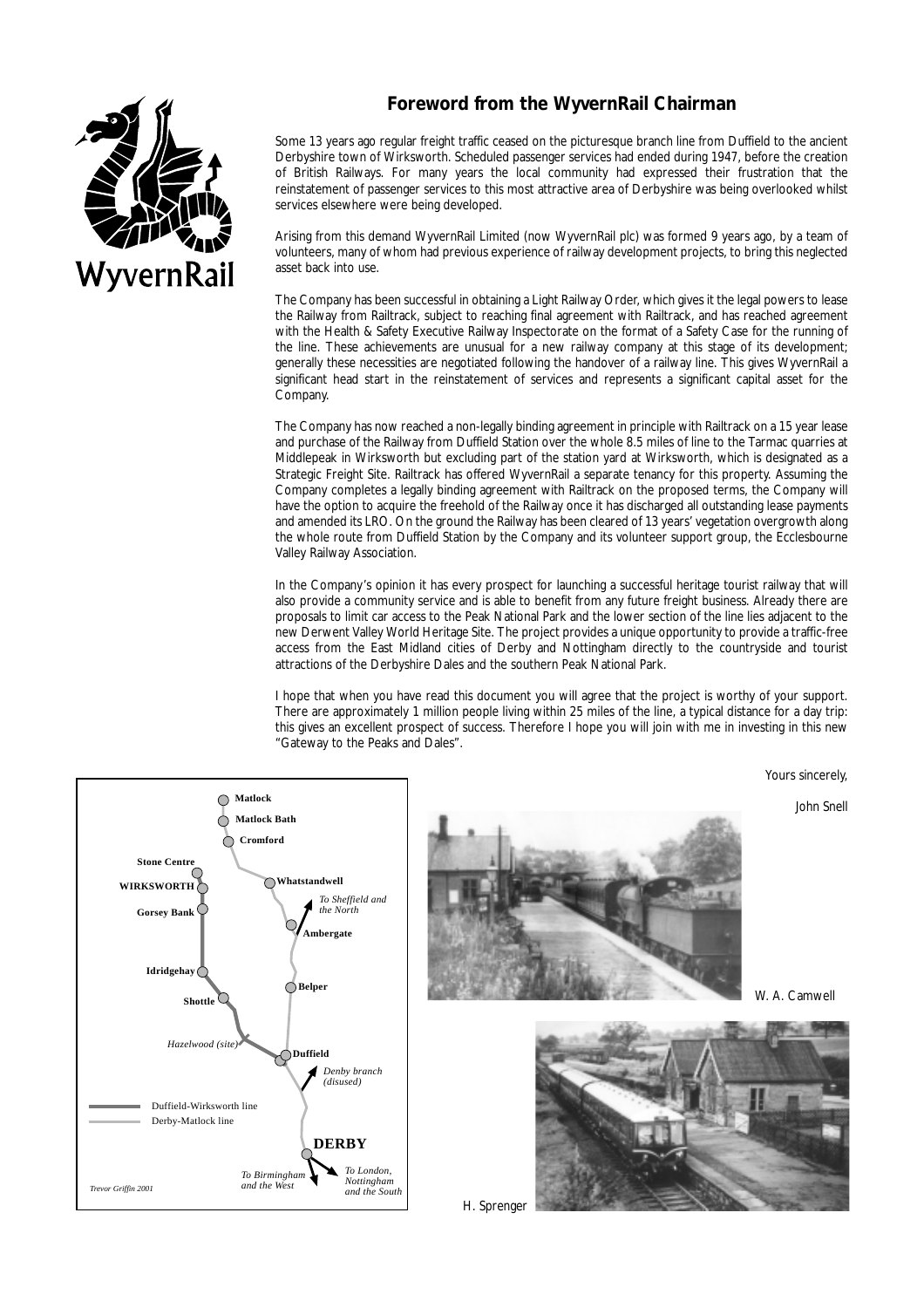## **Key Information**

The following should be read in conjunction with the full text of this document.

- The Railway is in-situ and provides a link between areas of high population in the Midlands and the tourist facilities of the Derbyshire Dales and Peak District
- Opportunities will be available to develop not only tourist traffic, but: o Associated commercial activity
	- o Services for the local community
- o Leisure-based training (e.g. driver experience) and education
- o Facilities for commercial test trains
- o Freight services should opportunities arise
- Light Railway Order in place
- Enthusiastic team of volunteers in place
- Agreement in principle (non-legally binding) with Railtrack for
- lease/purchase of the Railway

#### **PRINCIPAL ACTIVITIES**

The principal activities of the Company will be the rehabilitation and operation of the railway line between Duffield and Wirksworth and associated activities as detailed in this prospectus.

## **The WyvernRail Project**

#### **1. BACKGROUND**

The single track railway line between Duffield and Wirksworth was constructed by the Midland Railway Company and opened for public service in October 1867. The railway was initially conceived as a possible first leg of a new through route to the Peak District and Manchester, and was engineered to accommodate a double track main line.

Passenger services remained relatively static in level throughout the life of the Midland Railway and its successor, the London, Midland & Scottish Railway Company (LMS). Inevitably, the introduction of bus services and increased car ownership adversely affected passenger figures to a point where passenger services were withdrawn by the LMS in 1947 during a period of fuel shortage.

Freight services in the form of limestone traffic had been a significant feature of branch services since the line opened and these continued until the late 1980's when the freight contract with British Rail ended. Since then the branch line has been 'mothballed' awaiting the resumption of limestone traffic at some future time.

#### **2. WHY REVIVE THE WIRKSWORTH & ECCLESBOURNE VALLEY RAILWAY?**

What has happened in the last 50 years to merit the restoration of a passenger railway service up the Ecclesbourne Valley to Wirksworth? The answer is a great deal, both at a local level and with regard to the railway industry.

In 1947 Wirksworth was a small market town in the Derbyshire Dales known for its quarrying industry. However, from the 1970s onwards Wirksworth rediscovered itself and was progressively transformed into a very attractive and busy town due to the enthusiasm of local people and organisations. The annual Well Dressings and Wirksworth Festival now attract many thousands of visitors.

New tourist attractions have also appeared in the area immediately adjacent to the town:

- The National Stone Centre visitor centre, exhibition, interpretative trails explaining role of the stone industry in national life. Attracts about 50,000 visitors per year.
- The High Peak Trail long distance footpath and cycleway, links to the Tissington Trail. Attracts about 250,000 visitors per year.
- Middleton Top Engine House restored 1825 steam winding engine and visitor centre on the High Peak Trail close to Wirksworth.
- Steeple Grange Light Railway narrow gauge railway offering rides from the High Peak Trail.
- Carsington Water large reservoir 4 miles from Wirksworth offering leisure pursuits (sailing, riding, cycling) with exhibition, shops, restaurant and children's playground. Attracts about 500,000 visitors annually.
- Derwent Valley World Heritage Site likely to result in large increase in visitors from outside the area

#### **RISK FACTORS**

- Completion with Railtrack of the lease and purchase within the predicted timescale is dependent on formal approval by the Rail Regulator
- Completion of the legal agreements with Railtrack is key to the development of the business and whilst the Directors are confident that they will be concluded, investors should be aware that the agreements are not completed and are still subject to contract
- Timescales for the reopening of the Railway are dependent on the approval of statutory procedures
- Railtrack is in Railway Administration which is a form of insolvency procedure. Notwithstanding this the Administrators of Railtrack have confirmed that they are prepared to proceed on the basis previously indicated to the Company by Railtrack prior to its Railway Administration.The Directors remain confident that a binding agreement will be concluded.
- There is no certainty that the Company will achieve the required level of profitability or cash flow needed under its business plan
- The Company is an unquoted company, it should therefore be assumed that there may not be a ready market in the Company's shares if an investor wished to dispose of his holding and the price for such shares may fall.

These attractions, together with the close proximity of the Peak District National Park, mean that large numbers of people now visit the area during the year leading to very busy roads during the summer. The need for better public transport is greater than ever.

The railway to Wirksworth, and its associated Freight Yard, retains much of its original flavour as a result of its prolonged use as a freight-only line. As such it provides an ideal basis for a heritage railway, strengthened by its picturesque environment, central location to major road links and prime interchange with Derby – Matlock railway services at Duffield.

In the past 50 years a number of railway lines that had been closed have reopened as a result of support by local communities and enthusiasts. Many have prospered by responding to the needs of the market, for example by catering for tourists and by using volunteers for much of the labour input. As these businesses have grown, local full time staff – many of whom were formerly volunteers - have been employed, particularly in engineering and sales activities.

Recently some of the larger and well established railways have recognized the potential to extend the scope of services beyond holiday periods and weekends by providing daily services orientated to the needs of the local community. In the form of a "Community Railway" valuable links into mainline rail services can be offered to local residents and visitors alike.

The Company believes that the combination of traditional leisure based rail operations with services tailored for the needs of the community will enable the creation of a potentially sustainable railway operation. To achieve this it has an enthusiastic and motivated volunteer workforce together with a locally based management responsive to the needs of the local population.

#### **3. PROGRESS TO DATE**

Since its formation in 1992, WyvernRail has completed a plan that would return passenger rail services to the Ecclesbourne Valley. The Company has identified a number of opportunities which it is believed would allow the railway to be operated as a successful business, catering for all sections of the community.

Specific achievements so far include:

- The granting by the Secretary of State for Transport of a Light Railway Order that gives the Company the legal powers to operate trains on the branch once a lease from Railtrack has been completed.
- The conclusion of a non-legally binding agreement with Railtrack for a 15 year lease of the Railway with the option to purchase outright within that period, subject to contract. The agreement is not legally binding and represents a statement of intent between the parties.
- The development of a draft Safety Case for the operation of public services.
- Statements of support from Derbyshire County Council, Derby City Council, Derbyshire Dales District Council, Amber Valley District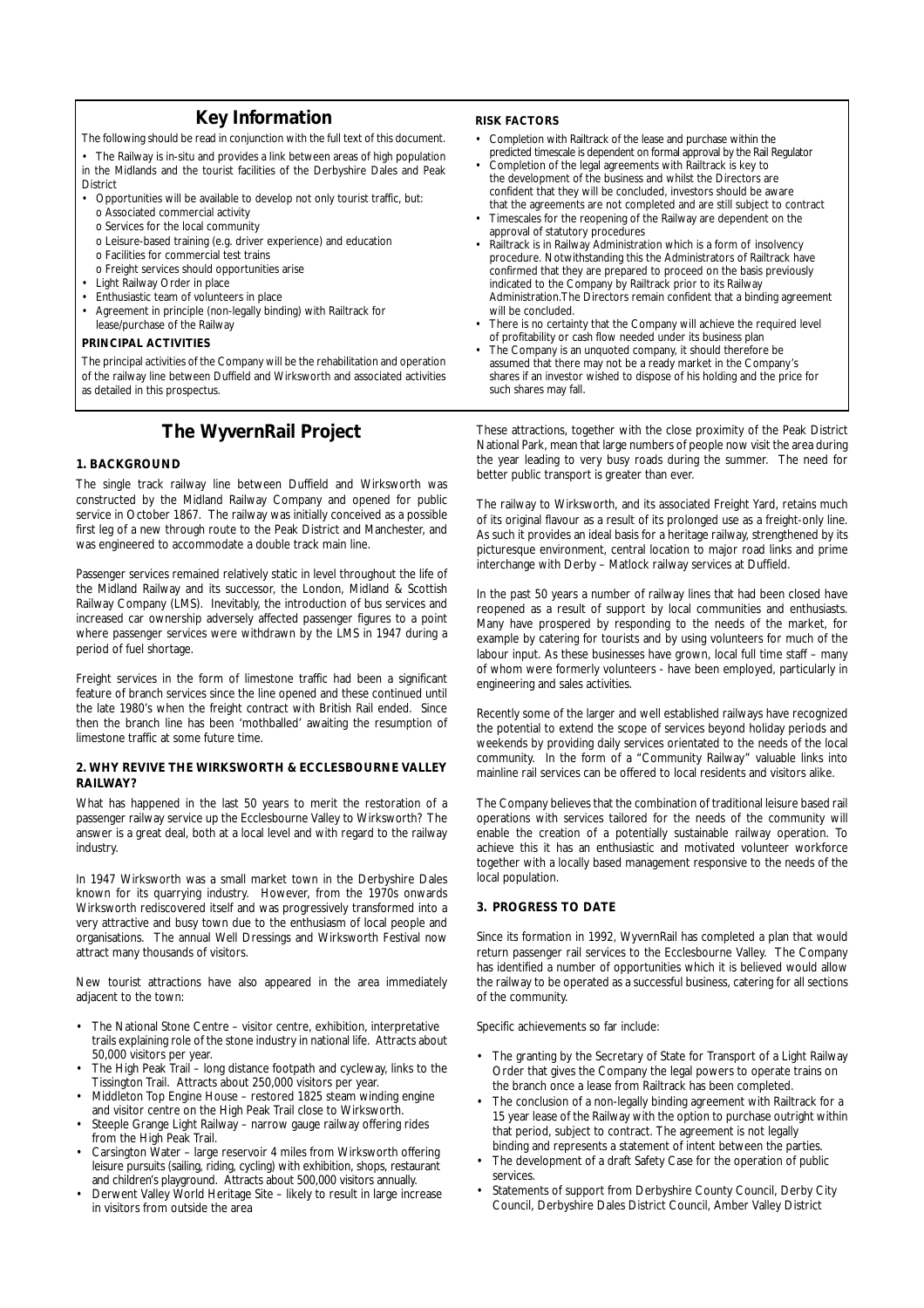Council, Wirksworth Town Council and all Parish Councils along the route.

- Access to the line under an agreement from Railtrack for the purpose of track clearance and limited rehabilitation work.
- Support from the Ecclesbourne Valley Railway Association in the clearance of the whole line to Duffield for maintenance vehicle usage.
- The development of a business plan for the progressive re-opening of the Railway.

#### **4. PURPOSE OF THIS SHARE ISSUE**

It is intended that funds raised by this Offer will be applied (after payment of expenses in connection with the Issue) towards the following projects:

- Completion of a legally binding agreement for the lease and purchase of the line between Duffield and Wirksworth from Railtrack.
- Rehabilitation of the trackwork and associated infrastructure to a standard that enables passenger train operation.
- Amendment of the LRO to permit outright purchase of the Railway.
- Development of station facilities along the line.
- Purchase of passenger vehicles for use on the line.
- Purchase of other necessary plant for the safe operation of the line.
- Provision of cash flow funding during the development period of the line, including legal and other costs.
- The provision of working capital to allow the Company to operate in accordance with its business plan.

Assuming that the share issue is successful the Company anticipate it leading to the following developments:

- a) Completion of lease and purchase negotiations with Railtrack: Autumn 2002
- b) Commencement of certain commercial activities such as catering and testing: Autumn 2002
- c) Commencement of the operation of a limited train service: Winter 2002

The Directors warn that timescales involved in complying with the statutory procedures required to allow the operation of trains are not within their control and may impact on the achievement of these predictions.

## **5. LAND AND PREMISES**

The Railway comprises approximately 8 1/2 mile long single track running in a north westerly direction from Duffield to Wirksworth (see map). From the Wirksworth station area the Railway extends approximately 1/2 mile by way of a relatively steep incline in order to serve the former quarries to the north of the town, the line ending at a location close to the National Stone Centre.

The Company intends that if the Railway is progressively reopened, station facilities will be provided at:

- The Incline to serve tourist attractions north of Wirksworth
- Wirksworth to serve the town
- Gorsey Bank to serve a part of Wirksworth which has expanded since 1947
- Idridgehay to serve the village • Shottle – to serve Turnditch and Cowers Lane (where bus connections
- can be made to Ashbourne / Belper)
- Duffield to serve the village and connect with Derby-Matlock rail services

The demand for, and feasibility of, the provision for a halt in the locality of Hazlewood or toward the north of Duffield will be investigated.

At Wirksworth, it is the long-term objective of the Company to construct a new station building of Midland Railway style. In the meantime temporary station facilities will be developed, together with accommodation for the Railway's administrative headquarters, including secure storage for rolling stock.

At Duffield, it is proposed that a run round loop will be constructed, whilst consideration will be given to the eventual arrangements for the platform, booking and waiting facilities, catering sales point, public access and interchange with Derby-Matlock rail services.

The current junction and signalling installation on the branch that links to Derby powerbox has been disconnected by Railtrack in such a way that the

cost of restoration will be minimised in the event of the branch being reconnected to the Railtrack system. In the event of sufficient traffic (and revenues) offering itself to the line then the restoration of the junction, signalling etc. will be pursued, creating the potential for developing openaccess passenger services on to and off the branch, serving a range of travel markets.

On the Railway itself, volunteers have already completed a preliminary inventory of the line and have identified a series of steps necessary to restore the railway to serviceable condition. These tasks include replacement of missing track components, sleeper replacement where necessary, restoration of fencing, reconfiguration of track layout, recommissioning of drainage and level crossings and development of signalling installations and procedures. Consulting Civil Engineers have carried out a structural survey for the Company and have found no major problems.

In addition, the A6 road bridge at Duffield has recently been repaired by the Highway Authority and Railtrack have undertaken to upgrade at their expense the A517 road bridge at Shottle for 44 tonne road traffic.

#### **6. THE LIGHT RAILWAY ORDER AND LEASE-PURCHASE FROM RAILTRACK**

In 1996, using its own resources, the Company obtained a Light Railway Order (LRO) to permit it to operate the Branch and the Incline subject to the completion of a lease of the property from Railtrack. This Order represents a significant Asset to the Company and was professionally valued by a transport consultant on 21 April 2001 at £100 000.

A non-binding Agreement in principle with Railtrack to move to Heads of Terms for a 15 years lease of the Railway, with an option to purchase, including part of Wirksworth Yard and the Incline, was reached in 2002. A statement from Railtrack dated 15th March 2002 reads:

#### *"Statement from Railtrack"*

*Railtrack welcomes the approach made by WyvernRail plc to lease purchase the Wirksworth Branch. The branch has remained out of use for some time and its re-opening is a prospect to be encouraged.*

*Railtrack, at a recent meeting of its Midlands Zone Executive, has agreed in principle to the lease purchase deal with WyvernRail. This agreement is subject to negotiation of the detailed legal arrangements including a mechanism for allowing freight services to still access Wirksworth should a market need arise."* 

The LRO gives the Company the legal power to lease the Railway subject to reaching a binding agreement with Railtrack. To convert it to enable outright purchase will require an Amending Order, which the Company proposes to pursue if this share issue is successful.

The terms of the proposed agreement would permit the lease and purchase for a consideration of £240 000, indexed at 8%. Payments may be staged over 6 years or as otherwise agreed and the Company has the option to purchase for £1 for up to 15 years from the start of the agreement following payment of the total lease consideration, including any interest due. On payment of the lease-purchase consideration and any outstanding interest the Company's obligation to Railtrack prior to purchase is a £100 per annum administration fee. Railtrack's Administrators have agreed in principle to the disposal of the Railway. Final approval has to be given by the Rail Regulator. However, since the lease and purchase provide for protection of the Strategic Freight Site at Wirksworth Yard and make provision for future Open Access freight traffic to and from the National Network, the Company is confident that this will not be withheld.

The Company proposes to move quickly to complete the lease-purchase agreement if the Offer achieves its minimum subscription as detailed in this Prospectus.

In addition WyvernRail has been offered a tenancy on the strategic freight site, which covers the remaining part of the yard at Wirksworth.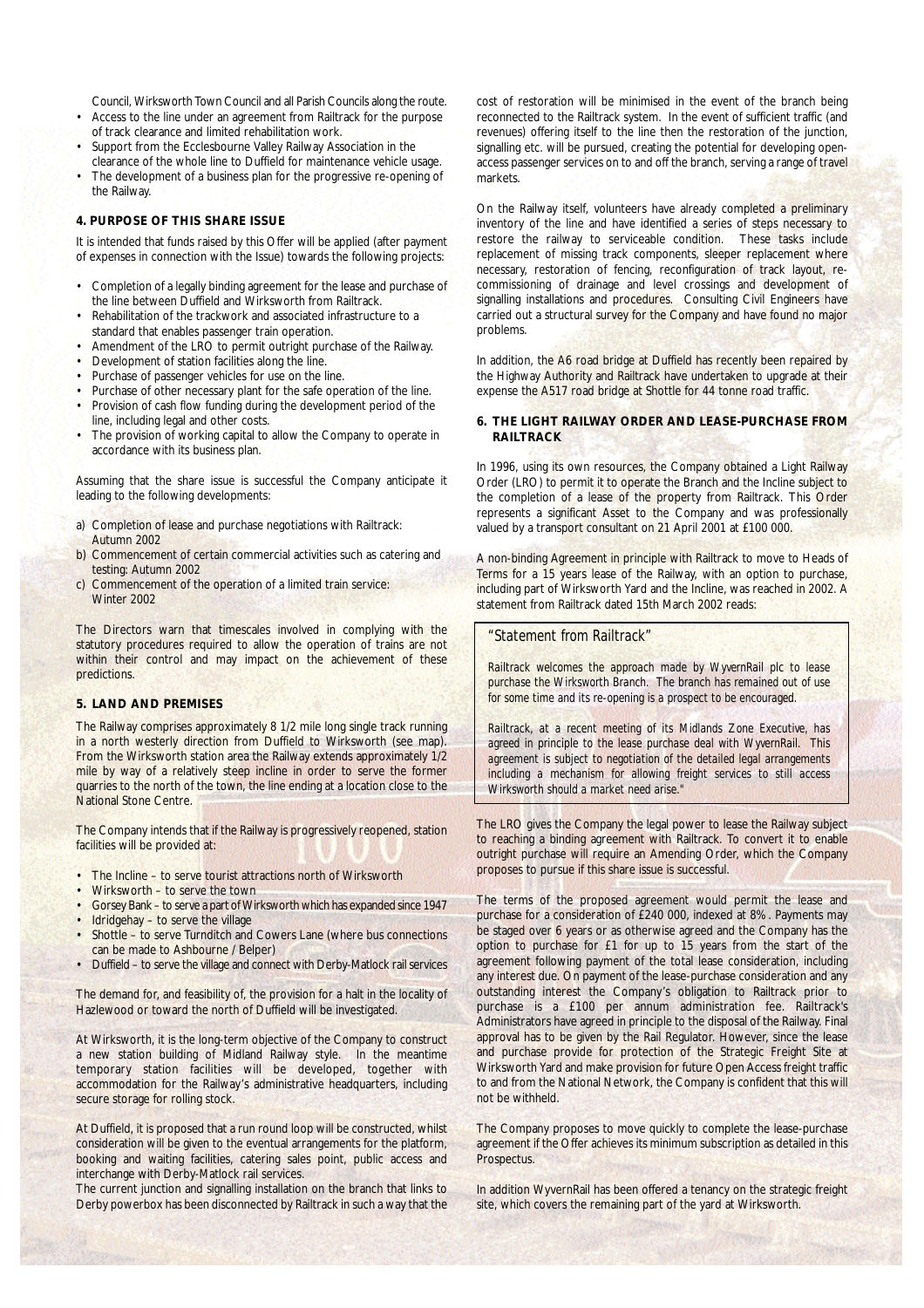#### **7. OPERATING THE RAILWAY**

The Company proposes three distinct passenger services to meet the needs of both tourists and the local community:

a) A heritage (steam or diesel locomotive hauled) train service between Duffield and Wirksworth operated at weekends, bank holidays and daily (June – September).

b) A heritage push-pull shuttle service from Wirksworth up the Incline to a new station near the National Stone Centre. This service will operate on the same days as the above heritage operation between Duffield and **Wirksworth** 

c) A daily Community Rail Service between Duffield and Wirksworth operated on non-heritage days, subject to the achievement of a Partnership Agreement with the authorities responsible for transport.

Subject to the success of the offer, the Railway will be reopened starting from Wirksworth on a staged basis over 5 years.

The passenger service to and from Duffield will be designed, where possible, to integrate with the existing Derby – Matlock services on the national rail network which call at Duffield, together with the adjoining bus services between Derby and Belper.

The shuttle services on the Incline at Wirksworth will provide a highly convenient link between Wirksworth and the attractions to the north of the town (National Stone Centre, High Peak Trail, Steeple Grange Light Railway) and vice versa.

The railway will operate a two-tier fare structure with a basic fare for the daily community rail service and a 'premium' higher fare during heritage railway operations. Local residents will be able to apply for a Residents Railcard that will enable them to use any type of service for the lower fare structure.

Shareholders will be offered the opportunity to participate in this scheme too.

In addition the location of a designated strategic rail freight site at Wirksworth implies the potential transportation of freight between Wirksworth and other locations on and beyond the National Rail network. At present there are no known plans for such traffic.

#### **8. ROLLING STOCK**

The operation of heritage rail services on the railway will be undertaken using rolling stock to be purchased and owned by the Company hauled by locomotives (steam and diesel), which are hired in by WyvernRail as necessary.

However, the Company would be very happy to provide a home for owners of locomotives and rolling stock who wish to base their vehicles permanently at the railway. To date the Company has received a number of approaches from existing or intended owners of vehicles who have indicated a desire to bring them to the railway on a permanent basis and the Directors anticipate that other similar requests will follow.

For the operation of the proposed daily off-peak community service

between Duffield and Wirksworth it is intended to use lightweight selfpowered rolling stock, either leased or wholly owned by the Company.

#### **9. FUTURE PROSPECTS**

The Directors have carefully examined the Company's prospects, and, based on their knowledge of the market and on the basis of various assumptions, they have prepared a business development plan that demonstrates the potential income and profitability of the Company.

In particular estimates of patronage have been tested against those achieved by similar railways elsewhere in Britain. The Directors believe that these represent a prudent view of the likely volumes that will be attracted to the railway.

#### **10. DIVIDENDS**

It is anticipated by the Directors that, for the short to medium term at least, any profits will be used to finance the expansion of the business. The Directors will keep under review the possibility of making dividend payments if appropriate.

#### **11. ECCLESBOURNE VALLEY RAILWAY ASSOCIATION**

The Association was founded in 1997 as the Derby & Wirksworth Railway Association by local people and rail enthusiasts to create a body to offer practical support to WyvernRail, and to generate interest in the railway within the local community and the UK as a whole.

In addition to providing physical assistance in rebuilding and operating the future railway, the Association is applying for charity status. If this status is achieved it will enable them to raise funds from various sources outside of this prospectus in order to finance smaller projects connected with the Railway. These sources include corporate sponsorship, Grant Making Trusts and Lottery Funding.

The Association has representation on the WyvernRail board.

#### **12. FUTURE BUSINESS DEVELOPMENT**

A number of options for further development of the business exist and will be pursued when resources are available. These include:

- Training and driver experience
- Train and vehicle testing
- Development of tourism in the Peak District and Derbyshire Dales
- Train operations beyond Duffield to Derby
- Development of a Rail Passenger Partnership with support of the Strategic Rail Authority
- Infrastructure provider for freight services on the branch
- Access onto the railway by through trains

The Board believes considerable opportunities exist for the development of educational and training services in conjunction with the line. These range from school visits to the line to locomotive driver training, and from emergency services training to railway skills development. The Company will seek to maximize the potential from these areas when in a position to do so.

## **Directors of the Company**

All of the Directors can be contacted at the address of the registered office of the Company

#### **J R Snell BSc CEng MIMechE, Chairman**

John Snell is a Chartered Engineer working for a Derby based firm of international railway traction and rolling stock consultants, where he represents the UK rail industry on a number of national and international standards committees. John is the founding chairman of WyvernRail and has taken the lead in drafting and progressing the Company's successful Light Railway Order application. Prior to founding WyvernRail, he was chairman of Peak Rail plc, where he was responsible for their Light Railway Orders, a successful public share issue and subsequent line re-opening.

## **G I Watson BSc MCIT, Vice Chairman**

George Watson is a public transport consultant working

in a number of different locations throughout Britain and beyond. Formerly holding several senior positions in the industry, George has been actively involved in a number of areas during the build up to this share issue and brings a wealth of experience to the Company. George has written two books and is an active committee member of the Routemaster Operators & **Owners Association** 

#### **M S Miller, Managing Director**

Martin has a background of rail operations, shipping and port management and air transport both in the public and private sectors. He has owned an inclusive holiday business and latterly held the posts of Operations and Commercial Manager of the Bluebell Railway and

Manager of the National Tramway Museum. (Martin is also a Trustee, Hon Treasurer and Advisor with Matlock and District Citizens Advice Bureau).

#### **D A Clark, MISTC, Director of Operations and Safety**

Dave Clark is a Training and Development consultant for an established Rail Training company in Derby delivering bespoke traction and drivers courses to a wide variety of customers in the UK. Dave has a long history of being involved in railways professionally from Derby Locomotive works as an apprentice, through vehicle design to project management. In his spare time Dave worked with Derby Museum and the Midland Railway Trust on Signalling. Dave is also a trustee to the Freemen of the City of Derby.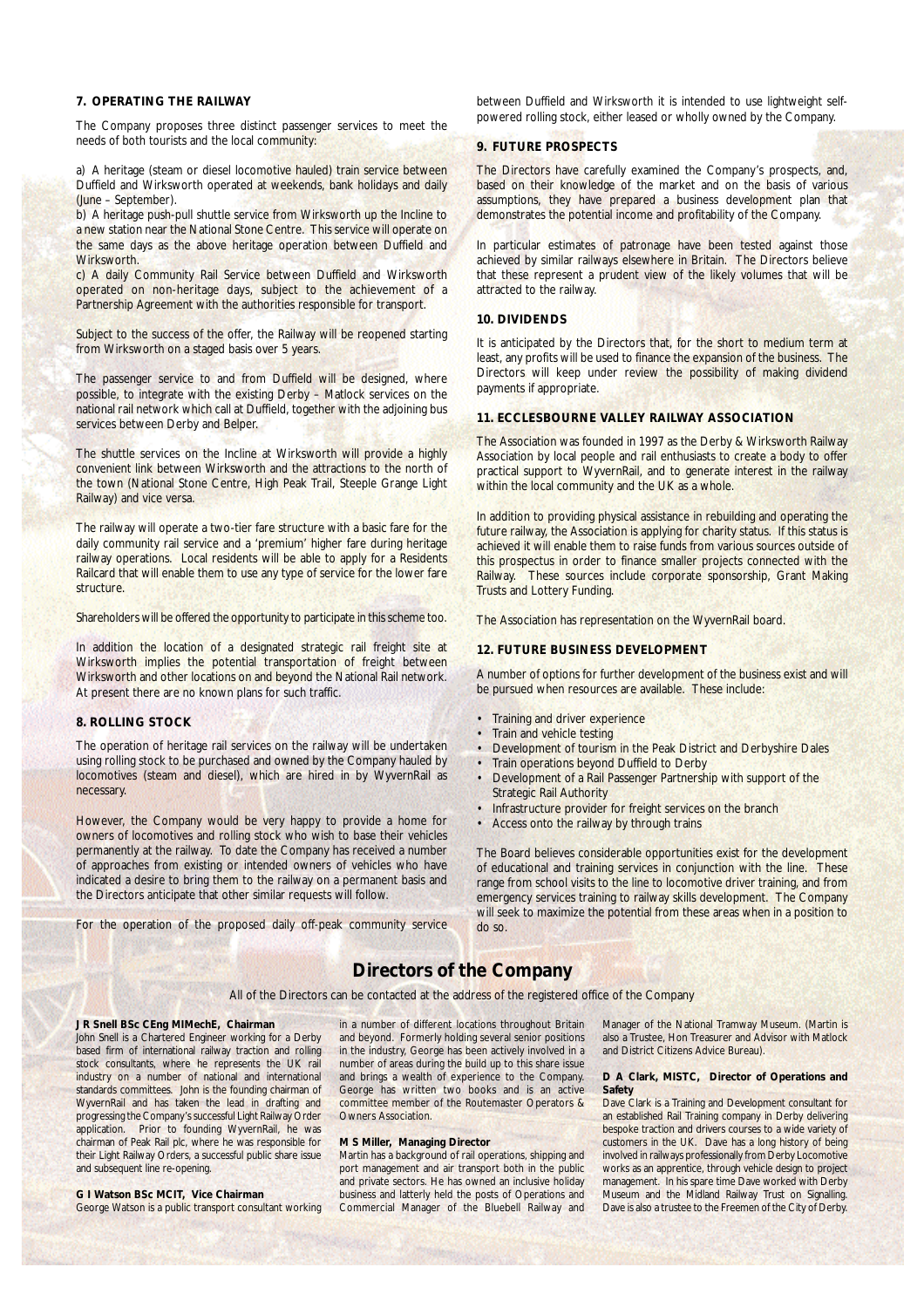#### **N Ferguson-Lee, BA(Econ), MRAeS, MIOM, Business Development Director**

Neil Ferguson-Lee is principal consultant for an international company specialising in electronic procurement systems. Neil has a background in systems implementation, having led many business change projects in a variety of industries and spent the first ten years of his career in the aerospace industry. Neil brings to WyvernRail a deep knowledge of programme management and project delivery, combined with responsibility for managing WyvernRail's IT and web infrastructure.

#### **K J Hall MBA, Director of Finance**

Kevin Hall is County Councillor for the Wirksworth Division of Derbyshire County Council and Mayor of Wirksworth for 20001-02. He has lived in the town for most of his life and comes from a local family. Kevin is Managing Director of an I.T. solutions company and wishes to use his business expertise and knowledge of local issues to assist WyvernRail in becoming a catalyst for the regeneration of the local economy in the Ecclesbourne Valley.

#### **G R Kenning, BTech, Director of Civil Engineering**

Gavin Kenning runs his own engineering business manufacturing light steel fabrications for the retail industry. His background is in diesel engine matter *j*. The basing band holds and manufacturing, and holds a degree in production and mechanical engineering. He has 30 years experience running his own business. Gavin brings to Wyvern Rail a balance of business experience and broad practical engineering experience.

#### **T J Moore, Director of Mechanical and Electrical Engineering**

Tim Moore is a time served Mechanical and Electrical Engineer and is director of his own company specialising in Electrical and Electronic testing and calibrations. After serving his apprenticeship at Derby Locomotive works Tim worked in the Merchant Navy for a number of years finishing as a 3rd Engineer on Steam Ships. Subsequently he worked with Babcock Bristol as a senior commissioning engineer before moving again to a senior position with Camas Building materials, in charge of budgetary control and the day to day operation of a concrete block plant.

#### **P J Tarry MInstCFM, Director of Site Development**

Philip Tarry is Site Project Manager and has spent most of his working life in the Public Sector. Having retired from the Derbyshire Constabulary's Community Unit, he has many years experience in Media Management, Project and Event Management, as well as organising the trading arm and acting as Regional Manager for various charities. Phil is currently a Site Access Manager in the Rail Safety Industry. His Heritage Railway experience covers over 35 years and started on the Kent and East Sussex Railway, Severn Valley, as well as an early member of the Midland Railway Centre. He is active in the promotion of EVRA and is responsible for Lottery Funding and general fundraising. By the nature of his role he is to be found at Wirksworth every week.

#### **G E Marchant, Company Secretary.**

Ernie Marchant has recently retired after 37 years with British Rail. As Finance Director Central services he played a leading role in reorganising some 20 BR support units into successful commercial businesses and then selling these companies as part of rail privatisation. This process drew on his wide experience in change management, project management, technical financial and management skills. He now runs his own Consultancy Company as well as working voluntarily with a National Charity.

## **Accountants' Report**

#### The Directors WyvernRail plc

#### Dear Sir

#### WyvernRail plcs

We report on the financial information set out in Paragraphs 2 and 3. This information has been prepared for inclusion in the company's prospectus dated 19 April 2002.

#### 1.) **Introduction**

#### **Statutory Information**

WyvernRail plc (the Company) was incorporated in England and Wales as<br>WyvernRail Ltd with registered number 2754846 with an authorised capital<br>of £10,000 divided into 10,000 ordinary shares of £1 each.<br>incorporation Wyvern resolution dated 1st March 2002 resolved to convert the Company into a Public Limited Company and to change the name of the Company to WyvernRail plc. The present authorised share capital of the Company is £2,500,000 divided into 2,250,000 ordinary shares of £1 each and 250,000 Founder Shares of which 33,772 ordinary shares and 32,000 Founders Shares have been fully paid.

**<u>Basis of Preparation</u>**<br>WyvernRail Ltd has prepared audited financial statements for the period to<br>31 October 2001. Previous to this the Company has prepared the financial<br>statements under the historical cost convention a Financial Reporting Standard for Smaller Entities.

The financial information set out below is based on the Balance Sheet of the company as at 31 October 2001. The financial information which has been prepared on the historical cost convention does not comprise statutory accounts within the meaning of Section 240 of the Companies Act 1985.

#### **2) Balance Sheet**

| <b>FIXED ASSETS:</b>                                                                                         | <b>Notes</b>   | 31.10.01<br>f                            | 31.10.00<br>f                   | 31.10.99<br>f                |                     |
|--------------------------------------------------------------------------------------------------------------|----------------|------------------------------------------|---------------------------------|------------------------------|---------------------|
| Intangible<br>Assets                                                                                         | 1              | 100.000                                  |                                 |                              | TU<br>Adr<br>Oth    |
| <b>CURRENT ASSETS</b><br>Debtors<br>Cash at Bank                                                             |                | 767<br>15,217                            | 32                              | 139                          | ОP<br>OR<br>BEI     |
| <b>CREDITORS</b><br>due within one year<br><b>NET CURRENT ASSETS</b><br>(LIABILITIES)                        | Amount falling | 5,435<br>£110,549                        | 34.039<br>E(34,008)             | 26,790<br>£26,651)           | Inte<br>Tax<br>Acti |
| <b>CAPITAL AND RESERVES</b>                                                                                  |                |                                          |                                 |                              | LO:<br>YE/<br>Def   |
| Called up Share Capital<br><b>Revaluation Reserve</b><br>Profit and Loss Account<br><b>SHAREHOLDERS FUND</b> |                | 59.672<br>100,000<br>(49123)<br>£110.549 | 6,818<br>(40, 826)<br>E(34.008) | 6,118<br>32,769<br>E(26,651) | DEI<br>CA           |

Ainleys Chartered Accountants 324 Manchester Road West Timperley Altrincham WA14 5NB

Dated: 24/3/2002

#### **Responsibility**

**The Balance Sheet is the responsibility of the directors of WyvernRail plc** who have approved it. The directors are responsible for contents of the prospectus in which this report is included. It is our responsibility to compile the financial information set out in this respect to form an opinion to the financial information and report to you.

#### **Basis of Opinion**

We conducted our work in accordance with the Statements of Investment Circular Reporting Standards issued by the Auditing Practices Board. Our work included an assessment of the evidence relevant to the amounts and disclosures in the financial information.

We planned and performed our work as to obtain all the information and explanations which we considered necessary in order to provide us with sufficient evidence to give reasonable assurance that the financial information is free from material misstatement whether caused by fraud or irregularity or error.

#### **Opinion**

In our opinion the financial information gives for the purpose of the prospectus a true and fair view of the affairs of WyvernRail plc as at 31 October 2001.

#### **Consent**

We consent to the inclusion in this Prospectus of this report and accept responsibility for this report for the purpose of paragraph 45 (b) 111 of Schedule 1 to the Public Officers of Securities Regulations 1995.

#### **3) Profit and Loss Account**

| 31.10.01<br>£                            | 31.10.00                        | 31.10.99                     |                                                                                                        | 31.10.01<br>f         | 31.10.00<br>f        | 31.10.99<br>f         |  |
|------------------------------------------|---------------------------------|------------------------------|--------------------------------------------------------------------------------------------------------|-----------------------|----------------------|-----------------------|--|
|                                          |                                 |                              | <b>TURNOVER</b>                                                                                        |                       |                      |                       |  |
| 100.000                                  |                                 |                              | <b>Administrative Expenses</b>                                                                         | 8,400                 | 8,057                | 6519                  |  |
|                                          |                                 |                              | Other Operating Income                                                                                 | 43                    |                      |                       |  |
| 767<br>15,217                            | 32                              | 139                          | <b>OPERATING LOSS ON</b><br><b>ORDINARY ACTIVITIES</b><br><b>BEFORE TAXATION</b><br>Interst Receivable | (8, 357)<br>60        | (8,057)              | (6519)                |  |
| 5,435                                    | 34,039                          | 26,790                       | Tax on Loss on Ordinary<br><b>Activities</b>                                                           |                       |                      |                       |  |
| £110,549                                 | E(34,008)                       | £26,651)                     | <b>LOSS FOR THE FINANCIAL</b><br>YEAR AFTER TAXATION<br>Deficit brought forward                        | (8, 297)<br>(40, 826) | (8,057)<br>(32, 769) | (6, 519)<br>(26, 250) |  |
| 59,672<br>100,000<br>(49123)<br>£110,549 | 6,818<br>(40, 826)<br>E(34,008) | 6,118<br>32,769<br>E(26,651) | <b>DEFICIT</b><br><b>CARRIED FORWARD</b>                                                               |                       |                      |                       |  |
|                                          |                                 |                              | ight Railway Order for £100,000. This has been valued independently by 1a Enterprises Ltd,             | E(49, 123)            | E(40, 826)           | E(32,769)             |  |
|                                          |                                 |                              |                                                                                                        |                       |                      |                       |  |

Note 1 - The Company has a Light Railway Order for £100,000. This has been valued independently by 1a Enterprises Ltd, 51 Oakerthorpe Road, Bolehill, Wirksworth, Derbyshire, DE4 4GD.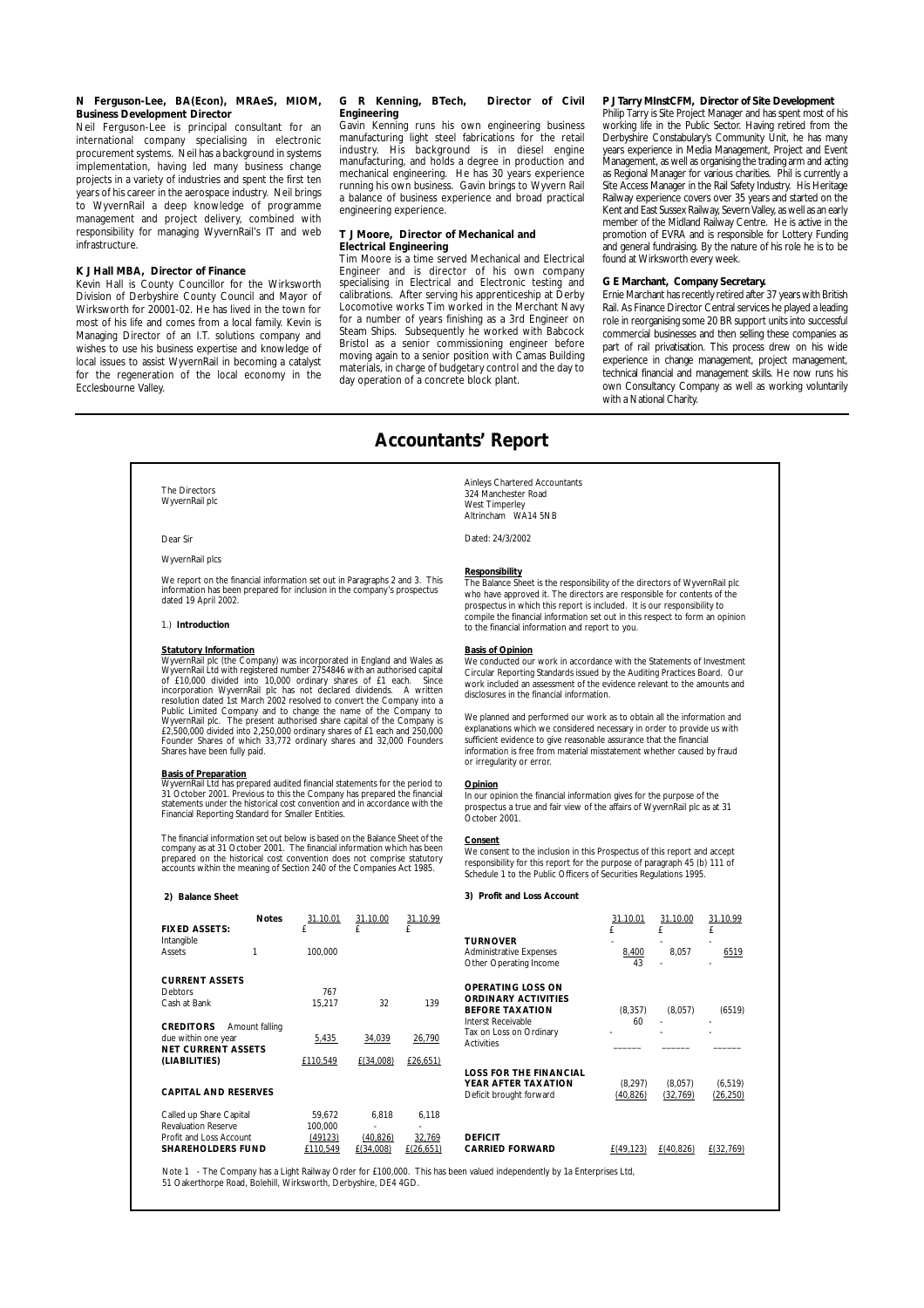## **STATUTORY AND GENERAL INFORMATION**

#### **1. Incorporation**

1.1 The Company was incorporated in England and Wales on 12th October 1992 under the Companies Act 1985 ("the Act") as a private company limited by shares (registered number 02754846). On 13th March 2002 the Company re-registered as a public limited company and changed its name to WyvernRail plc.

1.2 The Company's registered office is at 324 Manchester Road, West Timperley, Altrincham, Cheshire WA14 5NB.

1.3 As a public company limited by shares, the liability of its shareholders is limited.

#### **2. Share Capital**

2.1 The Company was formed with an authorised share capital of £10,000 divided into 10,000 ordinary shares of £1 each.

2.2 By an ordinary resolution passed on 1st October 2001, the authorised capital of the Company was increased from £10,000 to £2,500,000 by the creation of £2,240,000 ordinary shares of £1 each ranking pari passu in all respects with the existing shares in the capital of the Company and 250,000 Founders Shares of £1 each having attached thereto the rights set out in the Articles of Association adopted by special resolution on 9th April 2002.

2.3 Since incorporation WyvernRail plc has not declared dividends.

2.4 By a special resolution dated 1st March 2002 the Company resolved to convert into a Public Limited Company and to change the name of the Company to WyvernRail plc.

2.5 The present authorised share capital of the Company is £2,500,000 divided into £2,250,000 ordinary shares of £1 each of which 33,772 Ordinary Shares have been issued and 250,000 Founders Shares of £1 each of which 32,000 Founders shares have been issued. All of the issued shares of both classes are fully paid up.

2.6 On the 1st October 2001, an ordinary resolutions was passed at an extraordinary general meeting of the Company to the effect that the Directors be authorised for the purposes of Section 80 of the Act to allot shares up to an amount when aggregated with the shares already on issue at the date of this resolution equalling £2,500,000 in the Company any time before 30th September 2006 in accordance with the terms of the Company's Articles of Association.

2.7 On 9th April 2002 a special resolution was passed at an extraordinary meeting of the Company to the effect that the Directors were empowered pursuant to section 95 of the Act to allot up to 750,000 Ordinary Shares pursuant to the authority conferred by the resolution referred to in 2.6 above as if section 89(1) of the Act did not apply to any such allotment at any date up to 18th August 2002.

#### **3. Summary of Share Rights**

3.1 New shareholders registered on the register of members of the Company after the date of this Prospectus will be entitled to travel concessions set out on page 11 of this Prospectus.

#### **4. Statutory Powers**

4.1 The Company was granted powers to operate the proposed railway under the terms of the Duffield and Wirksworth Light Railway Order 1996 dated 15 October Order No. 2660

#### **5. Memorandum and Articles of Association**

#### **5.1 Memorandum of Association**

The Company's principal object is to carry on the business as specialists in the operation of a railway line and all forms of transportation. The objects of the Company which include all powers necessary for the Company's articles are set out in full in clause 4 of the Memorandum of Association.

#### **5.2 Articles of Association**

The articles of association of the Company ("the Articles") contain, amongst other things, provisions to the following effect:

#### **(a) Voting**

Subject to any terms as to voting attached by or in accordance with the Articles to any class of shares, every member (being an individual) present in person or (being a corporation) is present by a representative, not being himself a member, shall have one vote and on a poll, every member present in person or by proxy shall have one vote for each share of which he is the holder.

#### **(b) Alteration of share capital**

The Company may from time to time by ordinary resolution

increase its share capital:

- consolidate and divide all or any of its share capital cancel any shares which have not been taken or

agreed to be taken by any person and diminish the amount of its capital by the amount of the shares so cancelled, and

- sub-divide its shares, or any of them, into shares of smaller amounts than is fixed by the memorandum association.

Subject to the provisions of the Act, the Company may purchase any of its shares. Subject to the provisions of the Act, the Company may be special resolution reduce its share capital or any capital redemption reserve, share premium account or other undistributable reserve in any way.

#### **(c) Issue of Shares**

The shares in the present or any increased capital of the Company shall be under the control of the Directors who may allot dispose of or grant options over the same for such persons on such terms and in such manner as they think proper (subject as permitted by law and specifically the Companies Act 1985).

#### **(d) Transfer of Shares**

Any holder of shares may transfer in writing all or any of his shares by transfer in any usual or common form or in any other form which the Directors may approve.

The Directors may refuse to register a transfer of which is not fully paid to a person of whom they do not approve or on which the Company has a lien. The Directors may also refuse to register a transfer unless it is in favour of not more than four transferees and is lodged at the registered office or at such other office as the Directors may appoint and is accompanies by the certificate for the shares to which it relates and such other evidence as the Directors may reasonably require to show the right of the transferor to make the transfer. Registration of transfers of shares may be suspended by the Board for such periods as they may determine, for up to 30 days in any year.

#### **(e) Dividends**

Any dividends shall be declared and paid according to the amounts paid up on the shares. The Company may by ordinary resolution declare dividends. The Directors may pay such interim dividends as appear to justified by the profits of the Company. However, as mentioned, the payment of dividends is unlikely in the short to medium term.

The Directors may subject to the terms of the articles, if authorised by ordinary resolution of the Company, offer any holders of shares the following options:

- a) instead of taking the net cash amount due to them in respect of all or any part (to be determined by the Directors) of any dividend declared or payable on any ordinary shares held by them, either to invest the cash in subscribing for unissued ordinary shares, payable in full or by instalments, or in paying up in full or by instalments any unpaid or partly paid ordinary shares held by them; or
- b) instead of taking the net cash amount due to them in respect of all or any part (to be determined by the Directors) of any dividend declared or payable on any ordinary shares held by them, to elect to receive new ordinary shares credited as fully paid; or
- c) to forego their entitlement to all or any part (to be determined by the Directors) of any dividend declared or payable on any ordinary shares held by them and to take instead fully paid bonus ordinary shares; or
- d) any other option in respect of all or any part (to be determined by the Directors) of any dividend on any ordinary shares held by them as the Directors determine.

#### **(f) Return of capital on winding up**

If there is a surplus on a winding up of the Company, after payment of all creditors and meeting all liabilities the surplus would be applied in paying to members the amounts paid upon the Shares held by them. Any surplus will be distributed to the Ordinary shareholders pro rata to their holdings. Accordingly unless a winding up was a solvent one, shareholders would not get their capital back.

Any liquidator may, with the sanction of an existing resolution of the Company and any other sanction required by law, divide amongst the holders of shares in the Company, in specie the whole or any part of the assets of the Company or any part of the assets in trustees up such trusts for the benefit of the holders of shares as the liquidator, with such sanction, shall determine.

**(g) Alterations to the rights attaching to the shares** Whenever the capital of the Company is divided into different classes of shares or groups and either whilst the Company is a going concern or during or in contemplation of a winding up, the special rights attached to any class or group may be modified or abrogated, subject to the provisions of the Company's Memorandum of Association and unless otherwise provided by the terms of issue of the shares of that class or group, either with the consent in writing of the holders of three-quarters of the issued shares of the class or group, or with the sanction of any extraordinary resolution passed at a separate general meeting of the holders (but not otherwise).

#### **(h) Directors**

Save as otherwise provided in the Articles or unless otherwise determined by ordinary resolution of the Company, the Directors shall not be less than two and no more than twelve.

No person shall hold the office of Director of the Company unless he shall have registered in his name 2000 Ordinary or Founder Shares of £1 each in the capital of the Company.

The Directors are entitled to such remuneration as the Company may by ordinary resolution determine and are entitled to all expenses properly incurred. The Directors may appoint any one or more of them as managing Director or to any other executive office on terms including remuneration as they think fit.

A Director may not vote or count in the quorum in respect of any resolution notwithstanding that it in any way concerns or relates to a matter in which he has directly or indirectly any kind of interest whatsoever. This prohibition does not apply to:

(i) a contract or arrangement for giving to the Director security or a guarantee or indemnity in respect of:

(a) money lent by him or obligations undertaken by him or by any other person at the request of or for the benefit of the Company or any of its subsidiaries; or

(b) a debt or obligation of the Company or any of its subsidiaries for which he himself has assumed responsibility in whole or part under a guarantee or indemnity or by the giving of security.

- (ii) where the Company or any of its subsidiary undertakings is offering securities in which offer the Director is, or may be, entitled to participate as a holder of securities or in the underwriting or subunderwriting of which the Director is to participate;
- (iii) relating to another company in which he does not hold an interest in shares (as that term is used in Part VI of the Act) representing 1 per cent or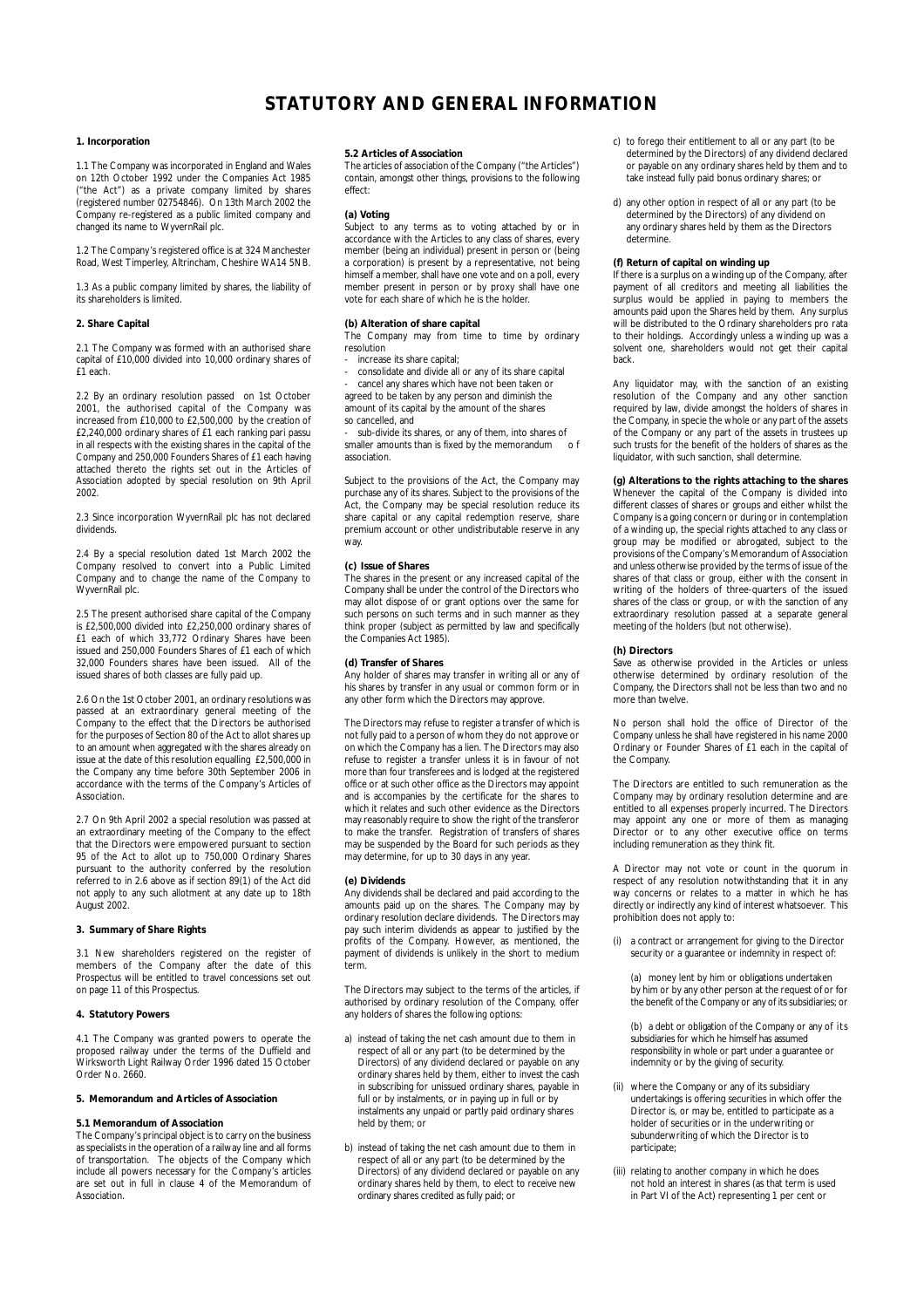more of any class of the equity share capital or of the voting rights in that company;

- (iv) relating to a pension, superannuation or similar scheme or retirement, death or disability benefits scheme or employees' share scheme which has been approved by the Inland Revenue or is conditional upon that approval or does not award him any privilege or benefit not awarded to the employees to whom the scheme relates; or
- (v) concerning insurance which he Company proposes to maintain or purchase for the benefit of Directors or the benefit of persons including Directors.

The Directors are required to retire by rotation. The Company may by ordinary resolution in general meeting appoint any person who is willing and qualified to act either to fill a vacancy or as an additional Director provided he is recommended by the Directors or in accordance with the Articles has been proposed by a member. Also the Directors may appoint a person who is willing to act to be a Director either to fill a vacancy or as an additional Director.

#### **(i) Founders' shares**

The holders of Founders Shares have the right to be granted share options over ordinary shares in the Company provided certain levels of earnings per share are achieved. Subject to the right to such options, the Founders Shares rank pari passu with the Ordinary Shares of the Company.

In any one year to 31st October 2007 if earnings per share of 1.5 to 2.5 pence are achieved, the Founder Shareholders will be granted options to acquire Ordinary Shares equivalent to 10% of the issued and fully paid up capital of the Company.

If in any one year up to 31st October 2007 the Company achieves earnings per share of between 2.5 and 3.5 pence per share, the holders of Founders Shares shall be granted option to acquire ordinary shares equivalent to 20% of the issued and paid up share capital of the Company.

If in any one year up to 31st October 2007 the Company achieves earnings per share in excess of 3.5 pence per share, the holders of Founders Shares shall be granted option to acquire ordinary shares equivalent to 30% of the issued and paid up share capital of the Company.

The options granted are cumulative and the total aggregate option would only correspond to 30% of the issued and paid share capital of the Company at the relevant date.

Such options are exercisable no later than 31st October 2008, irrespective of when granted.

No further Founders Shares can be allotted or issued without the approval or consent of the Ordinary **Shareholders** 

The holders of Founders Shares enjoy travel concessions on the following terms: Up to 999 Founders Shares receive a Silver Pass, 1000 and above receive a Gold Pass (as defined on page 11).

#### **5. Promoters**

The Directors of the Company are or may be deemed to be the promoters of the Company. Save as disclosed in this document, no amount or benefit has been paid or given by the company since the date of its incorporation to any promoter or is intended to be so paid or given.

#### **6. Directors' and other interests**

The interests (all of which are beneficial) of the Directors (including persons connected within the meaning of section 346 of the Act) in the shares, which have been notified by each Director of the Company pursuant to section 324 or section 328 of the Act at the date of this prospectus are as follows:

| Director       | Number of: | Ordinary      | Founders      |
|----------------|------------|---------------|---------------|
|                |            | <b>Shares</b> | <b>Shares</b> |
| J R Snell      |            | 4797          | 2000          |
| G I Watson     |            | 3722          | 2000          |
| N Ferguson-Lee |            | 4335          | 2000          |
| M S Miller     |            | 577           | 2000          |

| D Clark     |            |               | 2000          |
|-------------|------------|---------------|---------------|
| Director    | Number of: | Ordinary      | Founders      |
|             |            | <b>Shares</b> | <b>Shares</b> |
| K J Hall    |            |               | 2000          |
| G R Kenning |            |               | 2000          |
| T J Moore   |            |               | 2000          |
| P J Tarry   |            |               | 2000          |
|             |            |               |               |

Save as set out above, none of the Directors has any interest, whether beneficial or non-beneficial in any share capital of the company. All of the Directors are unpaid and none has an existing or proposed service contract. Each Director has given an assurance they will fulfil all obligations of the Board both collectively and individually.

#### **7. Material Contracts**

No contracts, not being contracts entered into in the ordinary course of business have been entered into by the Company within the two years immediately preceding the date of this document which are or may be material other than.

#### **8. Litigation**

There are no legal or arbitration proceedings in which the Company is engaged, or which are pending or threatened against the Company which may have, or have had prior to the date of this document, a significant effect on the Company's financial position.

#### **9. Subsidiaries**

The Company has no subsidiaries.

#### **10. Working Capital**

The Directors consider that, taking into account the estimated net proceeds of the new ordinary shares proposed to be issued, the Company will have sufficient working capital for its present requirements.

#### **11. Indebtedness**

On 18th April 2002, the Company had no overdraft. Save as aforesaid the Company did not have any loan capital (including term loans) outstanding or created but unissued, or any mortgages, charges, borrowings or indebtedness in the nature of borrowing including bank overdrafts and liabilities under acceptances (other than normal trade bills), nor acceptance credits, obligations under finance loans, hire purchase commitments or guarantees, or other material contingent liabilities.

#### **12. General**

- (a) The ordinary shares offered for subscription on behalf of the Company pursuant to the issue have a nominal value of £1 each being the issue price and will rank pari passu in all respects with the existing issued ordinary shares of the Company. There is no issue premium. Individual applicants for shares may be entitled to different personal shareholder benefits as mentioned on page 11.
- (b) The purpose of the prospectus (as mentioned in the previous main sections) is to raise sums up to a maximum of £750,000 towards the funding for rehabilitation of the Railway. The Directors will apply the sums raised in respect of such matters as they consider fit depending on the amount of the sums raised and the resources otherwise available for such matters.
- (c) The Public Offers of Securities Regulations 1995 require particulars as to the minimum amount which, in the opinion of the Directors, must be raised by the issue to provide the sums (or, if any part of them is to be defrayed in any other manner, the balance of the sums) required to be provided in respect of (i) the purchase price of any property purchased, or to be purchased which is to be defrayed in whole or in part out of the proceeds of the issue (ii) any preliminary expenses (and any commissions payable to any person for agreeing to subscribe for, or for procuring subscriptions for any shares) (iii) the repayment of any money borrowed by the Company in respect of any of such matters and (iv) working capital and also requires particulars of the amounts to be provided in respect of such matters otherwise than out of the proceeds of the issue and the sources out of which those amounts are to be provided. In the opinion of the Directors the sum of £45,000 is sufficient ("the Minimum Subscription").
- (d) Even though the capital offered under this Prospectus is not subscribed for in full, the amount of capital subscribed for may be allotted in any event. Allotments may be made at any time after the Directors are satisfied the amount subscribed is sufficient to raise the minimum amount mentioned in paragraph 9(c) and from time to time thereafter.
- (e) The subscription lists will open at 10.00 a.m. on 19th April 2002 and may be closed at any time thereafter. Subject to any such earlier closing of the subscription lists and achieving the minimum subscription, the period during which the offer of the shares is open is the period expiring on 28th May 2002 or such longer period as the Directors of the Company may from time to time resolve subject to achieving the minimum subscription.
- (f) It is not possible to estimate the total proceeds which it is expected will be raised by the offer nor, in consequence, the expected net proceeds after the deduction of the expenses of the offer.
- (g) Subscription monies will be paid into a separate account with the Company's bankers pending allotment of shares. Money as appropriate will be returned to applicants without interest where their applications are not accepted in whole or in part within 7 days of a decision being taken for such non-acceptance.
- (h) Ainleys Chartered Accountants have given and not withdrawn their written consent to the issue of this document with the inclusion of the copy of their report and letter and the references to them in the form of context in which they are respectively included.
- (i) The financial information contained in this document does not constitute full statutory accounts as referred to in Section 240 of the Act. Statutory audited accounts for the year ended 31st October 2001 to which the financial information relates and on which the auditors gave reports under Section 235 of the Act, have been delivered to the Registrar of Companies. Statutory accounts are available for the year ending 31st October 2000 and 31st October 1999.

#### **13. Tax on dividends**

If the Company were to pay dividends (which as mentioned is unlikely in the foreseeable future) then under current UK taxation laws UK resident individual shareholders would be entitled to a tax credit equal to 10% of the aggregate of the dividend and the tax credit (or one-ninth of the dividend). The tax credit will discharge any tax liability of individuals not liable to higher rate tax but not of individuals who are so liable having a higher rate tax liability. Any person in doubt as to the tax position and in particular any person who is not a UK resident individual should take taxation advice.

#### **14. Documents available for inspection**

Copies of the following documents may be inspect a the offices of Lockett Loveday McMahon of Arkwright House, Parsonage Gardens, Manchester M3 2LF during usual business hours on any weekday (Saturdays and public holidays excepted) for a period of 40 days from the date of this document:

- (a) The memorandum and articles of association of the Company
- (b) The report of Ainleys
- (c) The financial statements of the Company for the years ended: 31st October 2001, 31st October 2000 and 31st October 1999.
- (d) The written consent referred to in paragraph 12(h) above

#### Dated 19th April 2002

\* In this section "shares" means Ordinary Shares and Founder Shares unless the context otherwise requires.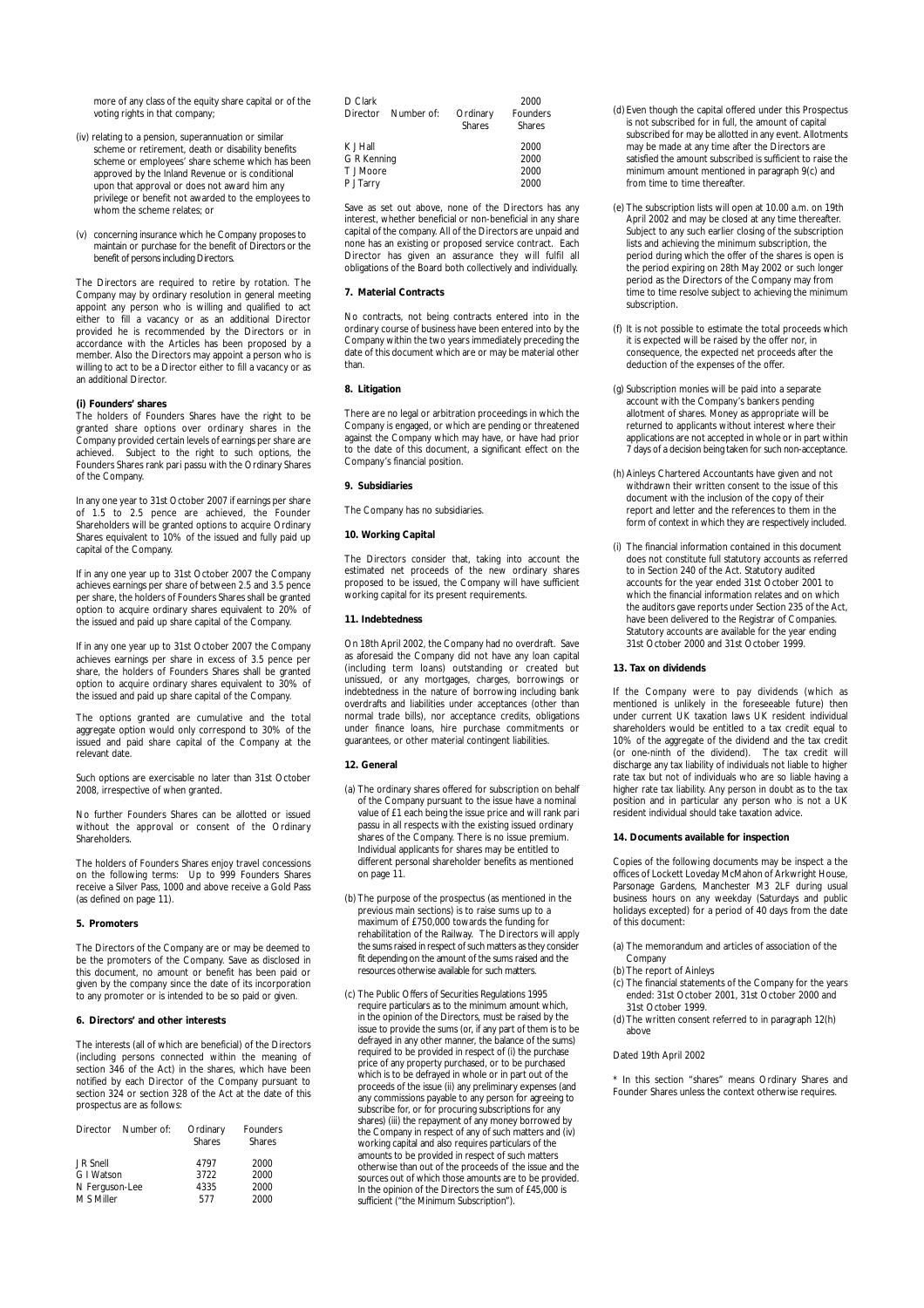## **Shareholders' Benefits**

As noted in the section concerning dividend policy it is unlikely that any dividends will be paid in the early years of operation of the Company, consequently the Directors intend to provide a range of benefits available only to shareholders.

Individuals to whom shares are issued pursuant to this prospectus will be entitled to one of the following benefits, subject to the following conditions. Please note that that benefits are not cumulative, benefits will be based on the aggregate number of shares issued to the shareholder.

|                                                                                                                                               | <b>SHAREHOLDERS BENEFITS</b>                                                                    |  |  |  |
|-----------------------------------------------------------------------------------------------------------------------------------------------|-------------------------------------------------------------------------------------------------|--|--|--|
| No of shares issued<br><b>Benefit</b>                                                                                                         |                                                                                                 |  |  |  |
| Up to 175                                                                                                                                     | 1 free return ticket each year. Excluding first<br>day of service over full length of Railway.  |  |  |  |
| $200 - 475$                                                                                                                                   | 2 free return tickets each year. Excluding first<br>day of service over full length of Railway. |  |  |  |
| $500 - 975$                                                                                                                                   | 4 free return tickets each year. Excluding first<br>day of service over full length of Railway. |  |  |  |
| "Bronze" pass. Unlimited travel for lifetime of<br>$1000 - 1975$<br>applicant. Excluding first day of service over<br>full length of Railway. |                                                                                                 |  |  |  |

## **Enterprise Investment Scheme**

Subject to the limits referred to below, investment in the shares to be issued to individuals who are not employees or paid Directors of the company should qualify for income tax relief under the Enterprise Investment Scheme as introduced by the Finance Act 1994, provided both the investor and the Company comply with Enterprise Investment Scheme regulations.

On the basis of information submitted to the Inland Revenue, clearance has been obtained that the business is a qualifying business under the terms of the Enterprise Investment Scheme. The Inland Revenue has accepted all applications so far submitted as valid.

A condition of the relief is that the individual must subscribe at least £500. The maximum subscription or subscriptions in a tax year which attract the relief is £150,000. The individual is able to obtain tax relief at the lower rate (currently 20%) on the total of the amounts he has subscribed for EIS shares in the tax year or, if it is smaller, such an amount as will reduce his tax liability for that year to nil. EIS relief is normally given in the tax year in which the shares are issued.

## **Application and Payment**

The Application Form that accompanies this Prospectus contains full details regarding application and payment.

Applicants must lodge the Application Form, together with a remittance for the full amount payable on application, to;

#### **WyvernRail plc, Wirksworth Station, Coldwell Street, Wirksworth, Derbyshire, DE4 4FB.**

Applicants should note that the Directors may close the Offer immediately if it is fully subscribed.

All payments must be made by cheque or bankers draft in pounds sterling drawn on a bank or building society in the United Kingdom, which is either a settlement member of the Cheque and Credit Clearing Company Limited, or the CHAPS and Town House Clearing Company Limited or a member of the Scottish or Belfast Clearing Houses, or which has arranged for its cheques and bankers drafts to be cleared through the facilities provided by those companies or committees. All such cheques and bankers drafts must bear the appropriate sort code in the top right hand corner.

| "Silver" pass. Unlimited travel for lifetime of<br>$2000 - 4975$<br>applicant, with quest. Excluding first day of<br>service over full length of Railway. |                                                                                                                                           |
|-----------------------------------------------------------------------------------------------------------------------------------------------------------|-------------------------------------------------------------------------------------------------------------------------------------------|
| 5000 or more                                                                                                                                              | "Gold" pass. Unlimited travel for lifetime of<br>applicant, with 3 quests. Including first day of<br>service over full length of Railway. |

*Shareholders will also be entitled to benefit from any special offers for travel that may be offered from time to time to local residents.*

Conditions:

Free return tickets will be available for an initial period of five years after opening of the full Railway, and thereafter only at the discretion of the Directors.

All benefits are subject to the availability of services and are granted subject to the general conditions for the carriage of passengers as determined from time to time.

Benefits are not transferable unless where specifically stated and apply only to specific named holders.

Benefits are available only for normal service trains only, not special events except where specifically indicated otherwise.

EIS shares in the tax year or, if it is smaller, such an amount as will reduce his tax liability for that year to nil. EIS relief is normally given in the tax year in which the shares are issued.

In order to secure the tax relief available under the Enterprise Investment Scheme in respect of their subscription for shares, individuals are urged to contact their professional advisers for further details of the Scheme including the procedure for claiming relief. While the Directors intend to ensure as far as possible that Enterprise Investment relief will continue to be forthcoming to such individuals they can give no assurance that it will  $h$  $\rho$ 

Potential investors should note that these paragraphs provide only a condensed summary of current EIS legislation and should not be construed as constituting advice.

Cheques or bankers drafts should be made payable to WyvernRail PLC and crossed "Not negotiable – A/C Payee Only". It is a term of the offer that all cheques, which can be presented on receipt, will be honoured on first presentation. The Company reserves the right to seek special clearance of cheques.

The Company intends to bank all cheques and bankers drafts received with Application Forms. Application money will be held in a separate account in NatWest Bank PLC pending allotment. No interest will be paid on any application money.

If the offer is oversubscribed, the Directors will exercise their discretion to scale down applications.

Allotments to successful applicants will be made on reaching the Minimum Subscription. The Offer will be closed on 28 May 2002 unless the Minimum Subscription is achieved and at the discretion of the Directors it is extended beyond that date and share certificates will be sent or made, as applicable, to those persons entitled within 60 days after the date of allotment. Posting will be at the risk of the persons entitled to receive share certificates.